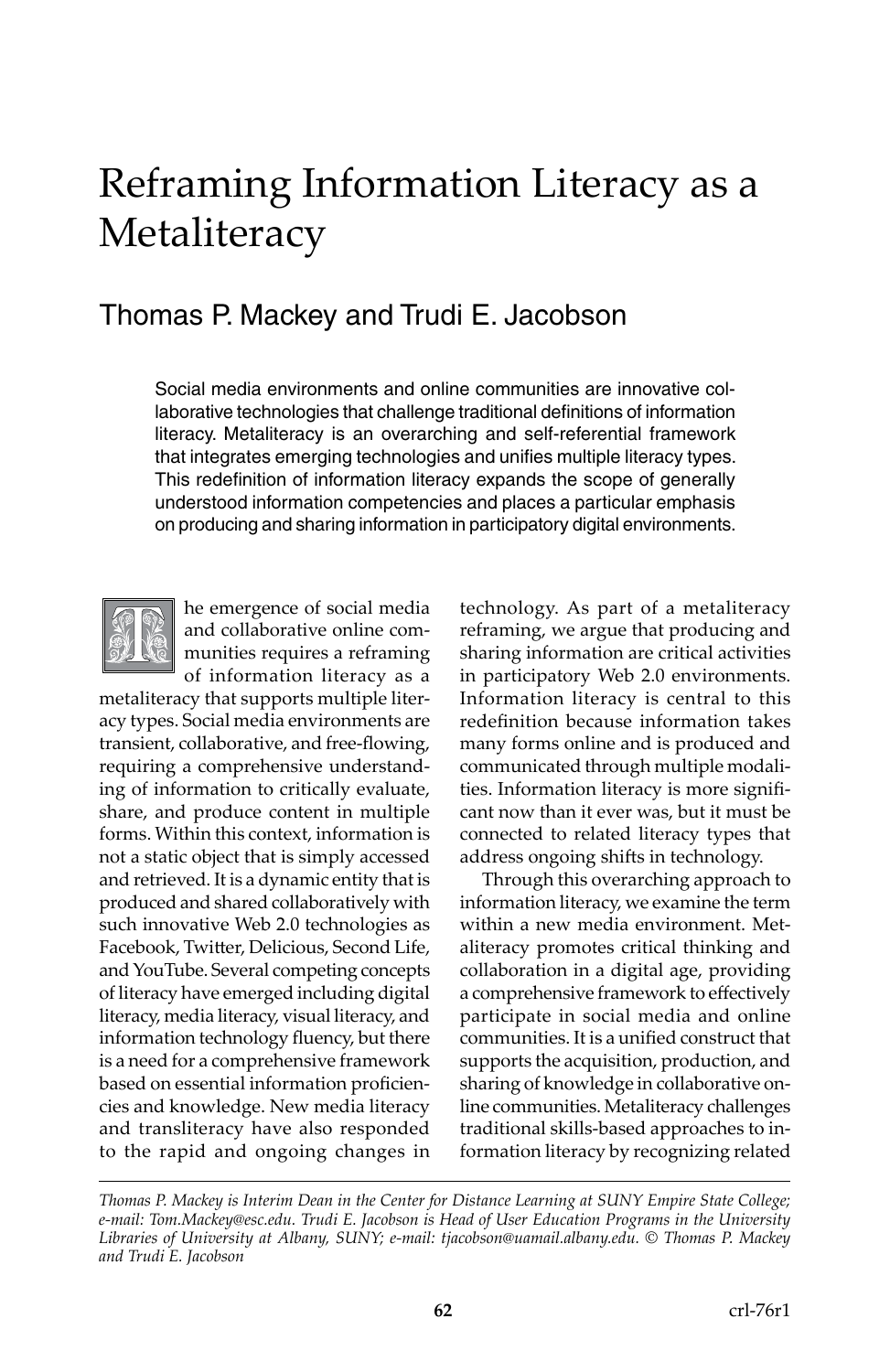literacy types and incorporating emerging technologies. Standard definitions of information literacy are insufficient for the revolutionary social technologies currently prevalent online.

# **Literacy Frameworks**

We begin with an exploration of traditional information literacy frameworks defined in the most common professional standards. The standards reflect how information literacy is generally understood within the field of library and information science and they continue to inform the learning outcomes mandated by accrediting agencies and developed by course instructors. This examination leads to a review of multiple literacy types in relation to metaliteracy. Over time these competing literacy frameworks have developed in response to emerging technologies, but the connections to information literacy have not always been fully developed or recognized. We are interested in locating similarities among different literacy definitions to support a cohesive metaliteracy framework, with a particular emphasis on the overarching competencies that define literacy in new media environments.

# **Information Literacy**

Information literacy was the term used most frequently in the United States from the late 1980s through most of the 1990s and is still used regularly.1 Professional and educational organizations, such as the American Library Association (ALA), the Association of College and Research Libraries (ACRL), the Society of College, National and University Libraries (SCONUL), and the Middle States Commission on Higher Education (MSCHE), have developed definitions of information literacy and outlined characteristics of information-literate individuals. These definitions share numerous, but not all, of the elements. However, they were all developed prior to the astonishing rise of social media and collaborative online communities and do not fully address

the information knowledge required to participate in these new environments.

In 1989, ALA issued the *Presidential Committee on Information Literacy: Final Report*, which states that students must play an active role in *knowing, identifying, finding, evaluating, organizing* and *using information*. 2 While these elements are generic and applicable to a variety of situations, they do not address the now pervasive online environments in which many forms of information are fluid and information seekers might become information contributors at almost any time and in a public setting. While *using* information in this standard definition suggests a range of author practices, it exists independently from the act of creating and sharing information through collaborative ventures. The definition adopted by ACRL eleven years later expands upon the ALA definition by emphasizing the depth of the information needed, the ability to find the information effectively and efficiently, the incorporation of new information with existing knowledge, and an understanding of the information environment.

The Society of College, National and University Libraries in the United Kingdom developed the SCONUL Seven Pillars Model for Information Literacy in 1999. The *Briefing Paper: Information Skills in Higher Education*<sup>3</sup> outlines seven headline skills or pillars that are similar to those identified by ACRL the following year. SCONUL included "the ability to construct strategies for locating information"4 and "the ability to synthesize and build upon existing information, contributing to the creation of new knowledge."5 These two skills do not appear in ACRL's definition, but they are identified in their standards, performance indicators, and outcomes.6 The SCONUL model also specifically addresses increasing levels of competence in each of the seven skills, and it is only when individuals are more expert in their abilities that they reach the level of being able to synthesize and create information.7 MSCHE's information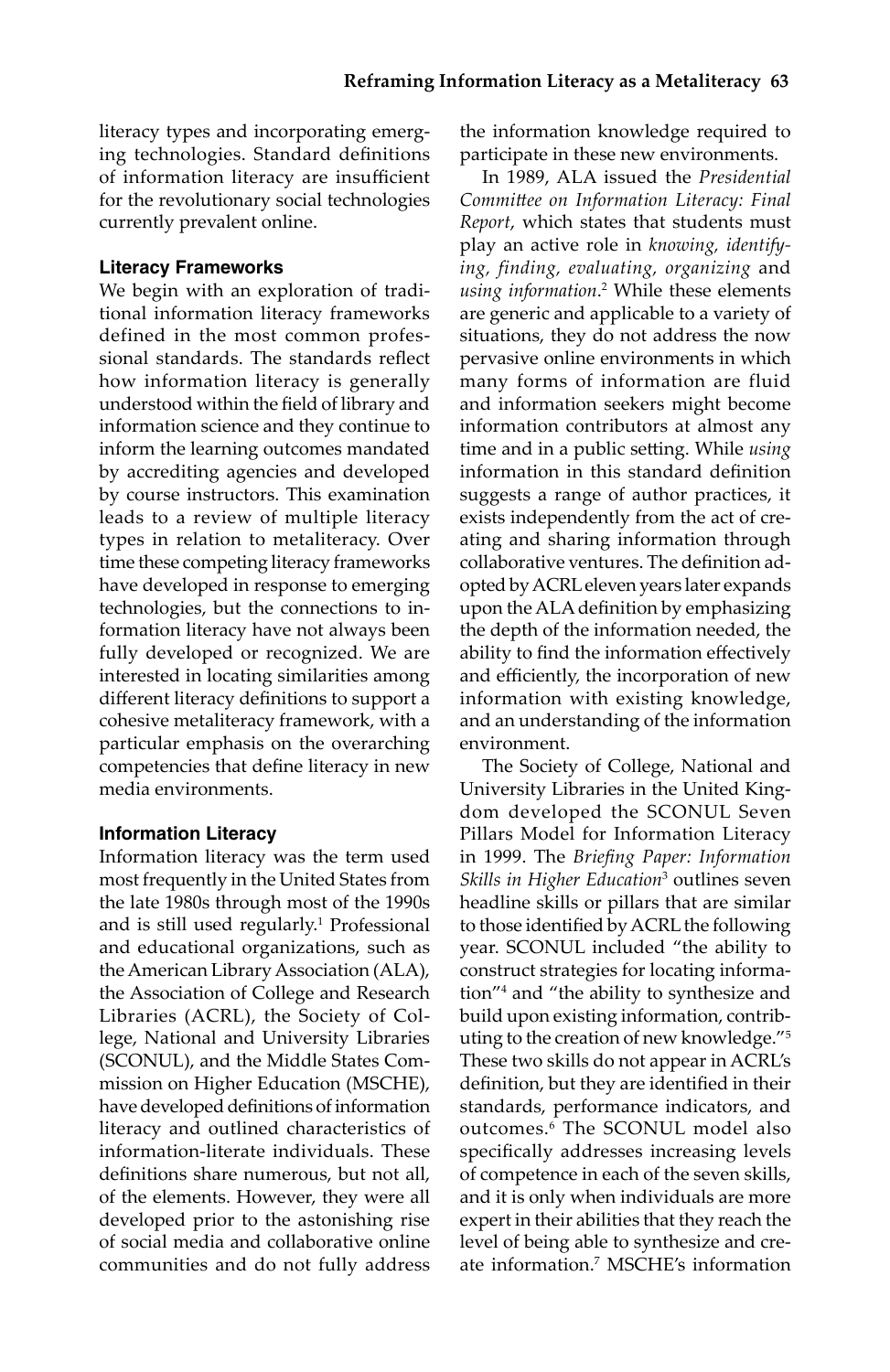literacy component goals also address increased abilities from first-year undergraduate through graduate student.8

In discussing information skills, SCO-NUL differentiates between study skills, such "as being able to use an institutional library and its resources to further one's study,"9 and a more advanced skill set that allows people to be prepared for activities and jobs following higher education. This second set includes understanding how information is produced and being able to evaluate it. Specifically referred to is the fact that "it may be textual and published information but will also include other forms of information communication, formal and informal, designed and fortuitous, interpersonal and via information technologies in a much more encompassing way."10 SCONUL has recently expanded upon the seven headline skills, including examples that acknowledge the changing information environment.<sup>11</sup> RSS feeds are listed as a way to update information searches, while emphasizing the importance of understanding the source of information and the need to evaluate it carefully.

Social media and online collaborative communities are not specifically addressed in the standard definitions, but many of the highlighted skills are pertinent to today's information environment. The new media context, however, requires a refinement of existing competencies, as well as the recognition of producing and sharing information in collaborative online environments. SCO-NUL's expanded description of pillar six specifically mentions the need to share information in academic situations, in the personal realm, and in the workplace, using a variety of mediums.12 ACRL's standard four, performance indicator three is concerned with communicating information products, using appropriate technologies and designs, to meet the needs of the audience.<sup>13</sup>

The standard definitions respond to trends in the field of library and information science and provide guidance for accrediting agencies and for the development of learning outcomes within courses and programs. At the same time, however, these institutional frameworks are not on the cutting edge of emerging trends; they lag behind the innovations of Web 2.0 and social media. Metaliteracy expands the scope of information literacy as more than a set of discrete skills, challenging us to rethink information literacy as active knowledge production and distribution in collaborative online communities.

Several literacy frameworks have emerged that relate to information and technology in a digital age. Many of these related literacy types share the same skills with information literacy, although in some instances the connections are not a part of the literacy definition. This review of related literacy types illustrates many of the inherent connections to information literacy, supporting a metaliteracy model based on a comprehensive construct for multiple literacy perspectives.

#### **Media Literacy**

In 1992, the Aspen Institute defined media literacy as "the ability of a citizen to access, analyze, and produce information for specific outcomes."14 In 2008, the Center for Media Literacy expanded its definition considerably in *Literacy for the 21st Century: An Overview and Orientation Guide to Media Literacy Education*. 15 In this update, media literacy "provides a framework to access, analyze, evaluate, create and participate using messages in a variety of forms."<sup>16</sup> In the revised definition we see similarities to the information literacy characteristics, particularly focused on accessing, analyzing, and evaluating information, but a stronger emphasis is placed on creating and participating, which together "builds an understanding of the role of media in society, as well as essential skills of inquiry and self-expression necessary for citizens of a democracy."17 In the expanded description, media literacy is framed within a larger social context that requires individuals to know how to find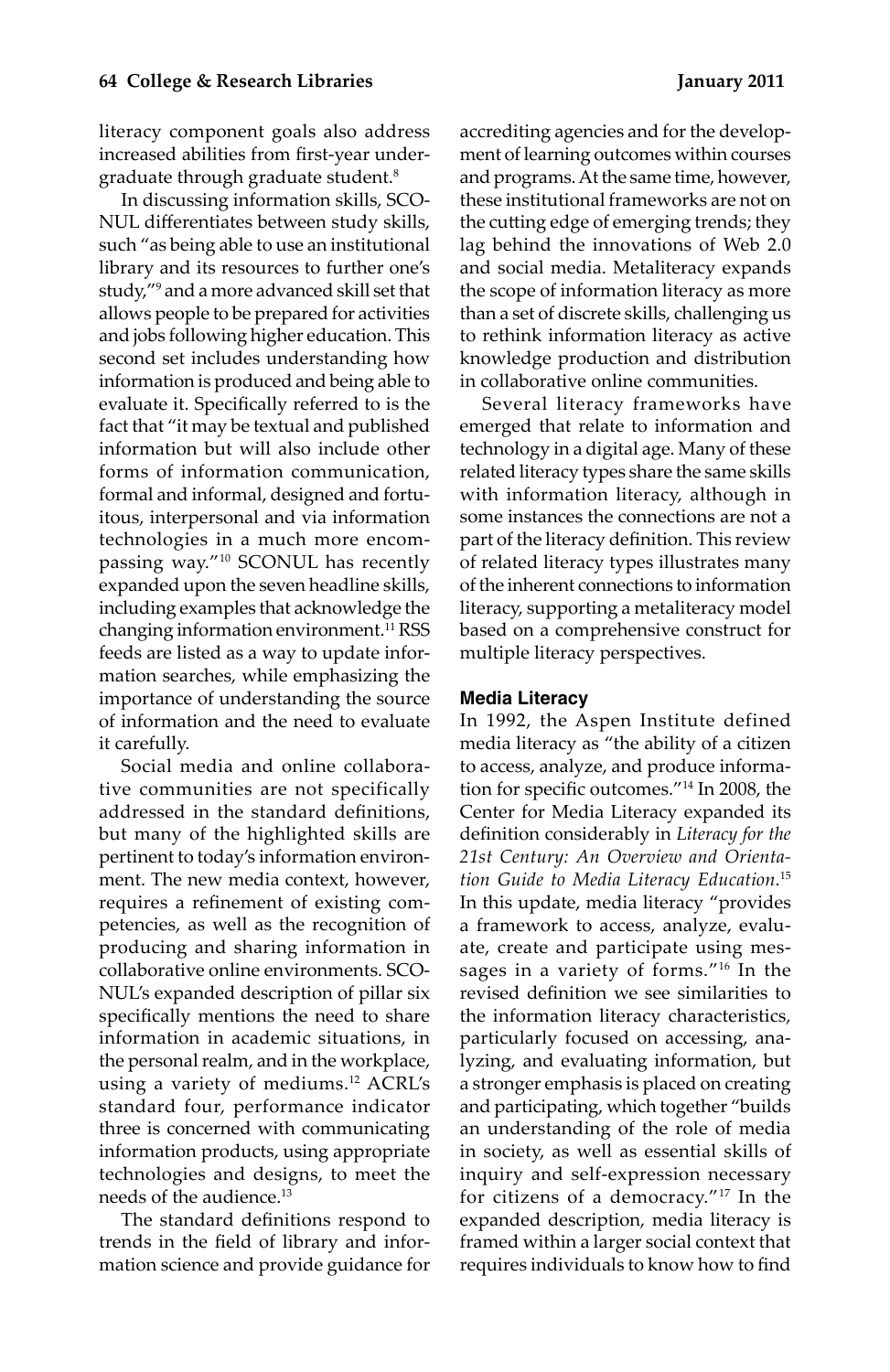and evaluate information or "messages" and to contribute, using the same tools, in a democratic way.18 This emphasis on participation is similar to the standard definition of information literacy that prepares individuals to "use information in such a way that others can learn from them,"19 but this aspect of information literacy has not been fully developed for interactive digital environments. It is generally understood that the information environment includes technology and that lifelong learning skills prepare individuals to adapt to these changes.

# **Digital Literacy**

Paul Gilster defines digital literacy as "the ability to access networked computer resources and use them,"20 which encompasses both the "access" and "use" characteristics of information literacy. Gilster associates digital literacy with critical thinking and argues that one of its core competencies "is the ability to make informed judgments about what you find on-line."21 Similarly, Barbara R. Jones-Kavalier and Suzanne L. Flannigan relate digital literacy and critical thinking in *Connecting the Digital Dots: Literacy of the 21st Century*, stating that this form of literacy is "the ability to read and interpret media (text, sound, images), to reproduce data and images through digital manipulation, and to evaluate and apply new knowledge gained from digital environments."22 This comprehensive definition of the term includes the critical thinking and evaluative characteristics commonly addressed in information literacy. The authors make direct references to digital technology by stating that "digital literacy represents a person's ability to perform tasks effectively in a digital environment, with 'digital' meaning information represented in numeric form and primarily for use by a computer."23 Jones-Kavalier and Flannigan situate the literacy activity within specific digital environments, whereas information literacy tends to focus on broader information environments that necessarily include a range of technologies. The term Information Communication and Technology (ICT) has also been associated with Digital Literacy. The International ICT Literacy Panel defined ICT literacy as "using digital technology, communications tools, and/or networks to access, manage, integrate, evaluate, and create information in order to function in a knowledge society."24 This report does not mention information literacy explicitly, even though it shares the same goals for accessing and evaluating information.25 In addition, ICT Literacy includes the technical considerations of digital literacy, to be proficient in using technology tools, to manage, integrate, and create information.26

# **Visual Literacy**

While the concept for visual literacy has been around since John Debes introduced it in 1969, recent definitions focus on the relationship of this framework to digital technology.27 For instance, in their discussion of digital literacy, Jones-Kavalier and Flannigan make connections to visual literacy, which they define as "focused on sorting and interpreting—sometimes simultaneously—visual actions and symbols."28 This literacy relates to the "evaluation" and "use" characteristics of information literacy, but this competency is focused more specifically on visual and design issues than standard definitions of information literacy. According to Jones-Kavalier and Flannigan, "a visually literate person can communicate information in a variety of forms and appreciate the masterworks of visual communication."29 In addition, they assert that an individual with these visual competencies have "a sense of design—the imaginative ability to create, amend, and reproduce images, digital or not in a mutable way."30 This part of the definition addresses the participatory nature of digital environments, which may include interactive Web applications or digital editing software, but it also suggests forms that may not be digital. Peter Felton defines visual literacy as a lifelong learning competency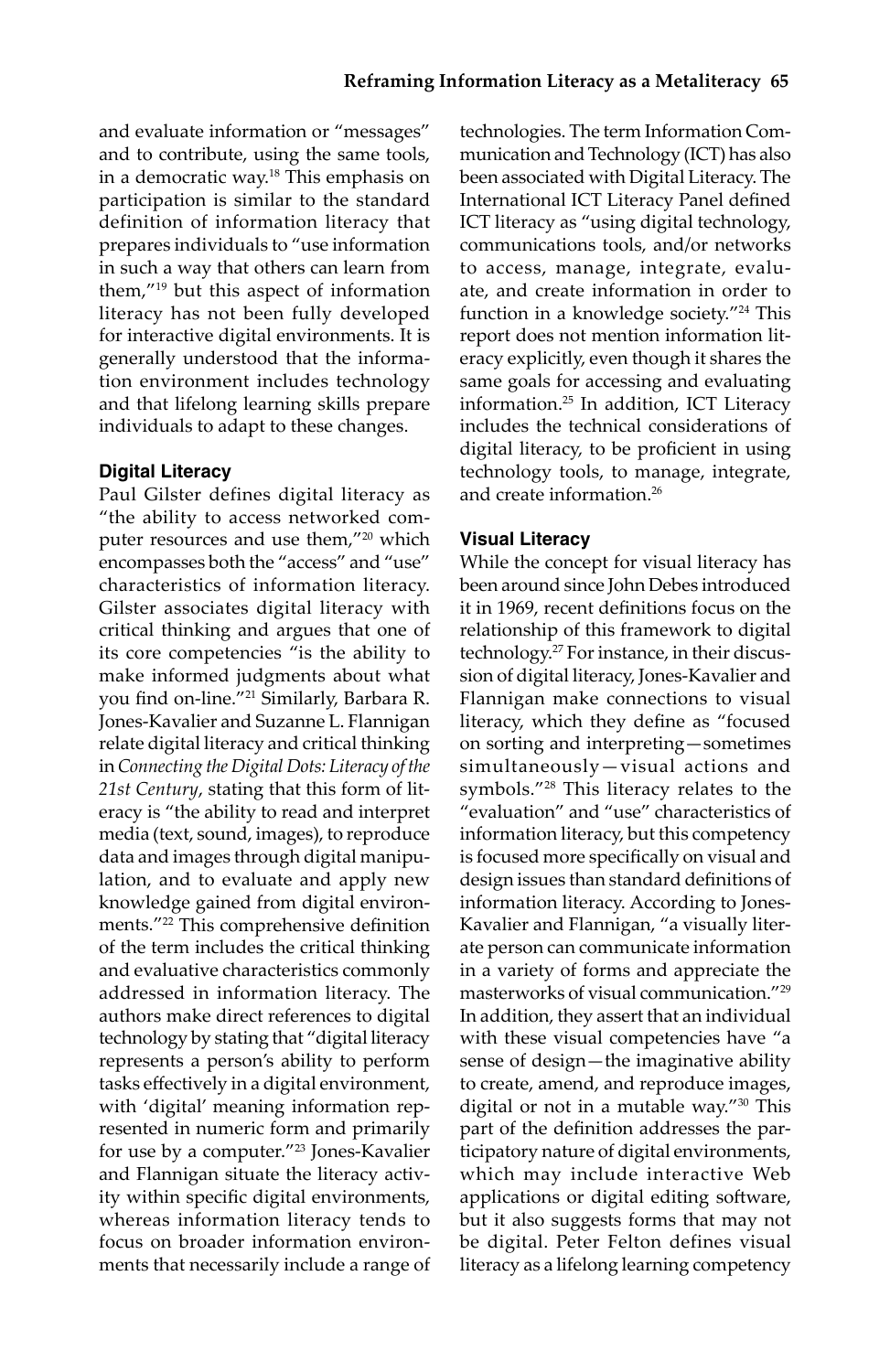that "involves the ability to understand, produce, and use culturally significant images, objects, and visible actions."31 Felton compares the ability to make meaning through images with the ability to communicate through writing and addresses the influence of changing technologies on this process. He argues that "technological change has made it increasingly possible for ordinary people, not just professionals, to become visual designers,"32 which suggests that, through this increased access to these digital resources, individuals must be better equipped to make meaning with these tools. In this case, the ability to access, evaluate, and use information relates directly to the visual and is developed within a social context that is mediated by technology.

#### **Cyberliteracy**

Laura J. Gurak introduces the term cyberliteracy to address the communication and participatory aspects of the Internet.<sup>33</sup> She argues that "cyberliteracy means voicing an opinion about what these technologies should become and being an active, not passive participant."34 This approach is similar to the critical thinking and evaluative aspects of information literacy, although cyberliteracy is specific to the Internet and Web environments. Gurak argues that, to be cyberliterate, an individual must be "more than a user" of technology and must "become an active participant in the discussion."35 Similarly, Evelyn Stiller and Cathie LeBlanc reinforce the participatory aspects of cyberliteracy and argue that, to promote this form of literacy, educators must teach students "how to critically consume Internet content as well as how to use a variety of media on the Internet to express their own viewpoints."36 They define specific elements of cyberliteracy that include such abilities as "using the Internet to express political, creative, and artistic viewpoints"37 and understanding "the variety of social and ethical issues associated with Internet communication."38 Other related elements include

an awareness of online communications, privacy issues, diversity online, and accessibility.<sup>39</sup> Cyberliteracy shares the overall goals of information literacy to move beyond basic computer literacy and to encourage critical thinking as an active and informed citizen. At the same time, cyberliteracy is more specifically related to issues surrounding Internet use and participation than information literacy definitions tend to articulate.

#### **Information Fluency**

In 1999, the Committee on Information Technology Literacy published *Being Fluent with Information Technology*. 40 Fluency shares one of the primary goals of information literacy: for learners to acquire a deeper level of comprehension and engagement with ideas than just learning how to use a computer. It is described as "a set of intellectual capabilities, conceptual knowledge, and contemporary skills associated with information technology," while information literacy is a critical thinking activity focused on research and author practices.<sup>41</sup> Information Fluency developed at a time when advances in desktop computing, and the emergence of networks, through linked computers, the Internet, and Web, changed how we understood technology from an area specialization for experts, to a common set of tools that influenced many aspects of life. This shift in emphasis required a more comprehensive approach to technology than computer literacy offered. In today's social media environment especially, information and technology continuously intersect through a range of Web-based applications that allow individuals to easily access, produce, and share information.

Fluency and information literacy are similar in many ways and share a common objective for moving beyond the acquisition of basic computer skills. The differences between information fluency and information literacy, however, were clearly defined by the original document, *Being Fluent with Information*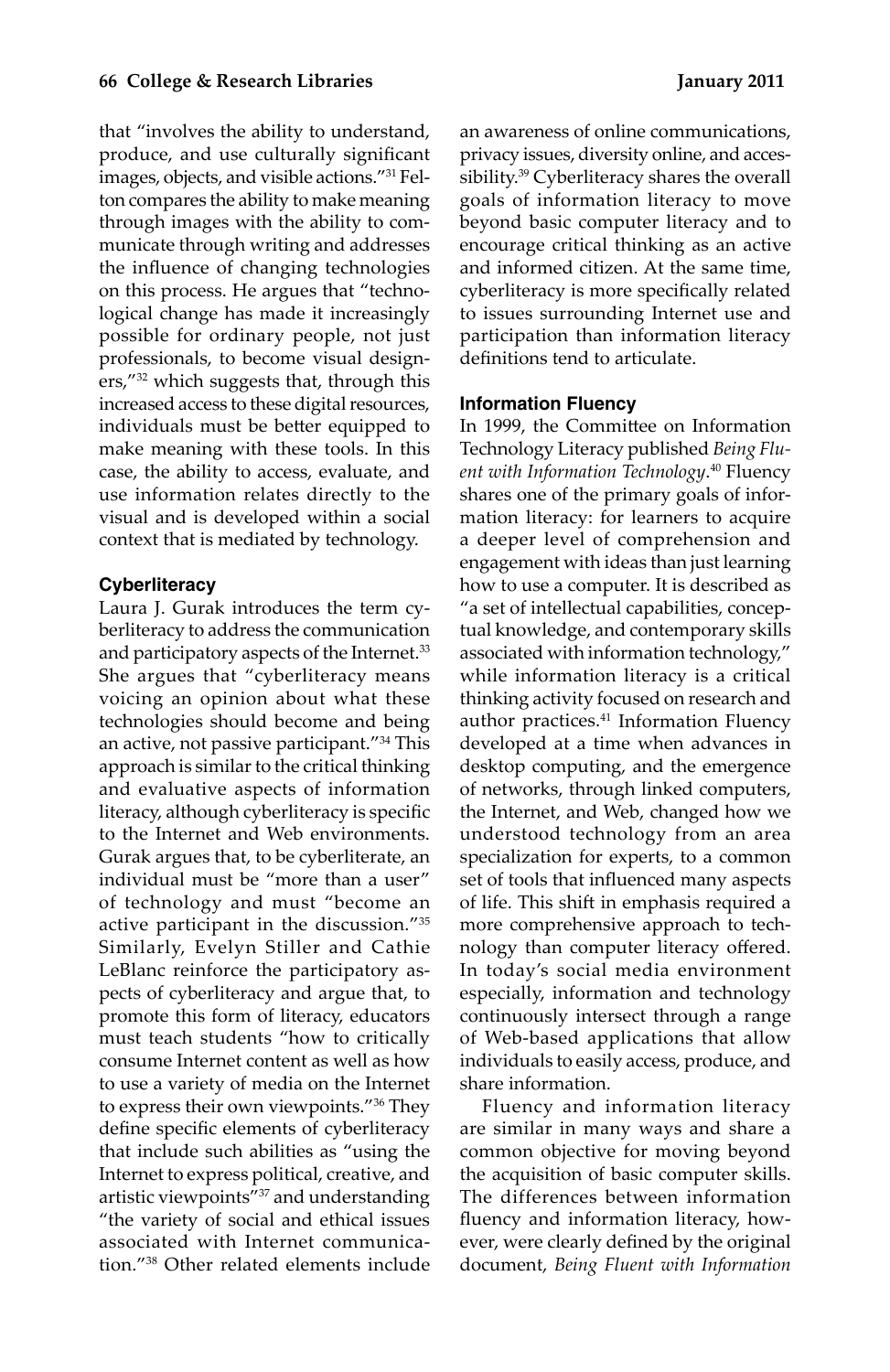*Technology*, which states: "information literacy and FITness are interrelated but quite distinct."42 While information literacy is discussed as a critical thinking activity focused on research and author practices, fluency is described as "a set of intellectual capabilities, conceptual knowledge, and contemporary skills associated with information technology."<sup>43</sup> ACRL made a clear distinction between the two terms as well by asserting that: "information literacy initiates, sustains, and extends lifelong learning through abilities which may use technologies but are ultimately independent of them."44 This is an intentional separation from any specific technology, in support of a wider perspective on information competencies. At the same time, however, it diminishes the relationship between the two concepts and the ways in which information literacy informs fluency and related digital competencies.

The standard definitions of information literacy share many commonalities with related literacy types, with a particular emphasis on discrete information skills. Most of the differences are based on changes in technology, such as digital and networked environments.

# **Toward a Metaliteracy**

Within the field of library and information science, traditional definitions of information literacy have been challenged, suggesting a need for an expanded metaliteracy framework. James Elmborg argues for a "critical information literacy" model based on the influence of critical pedagogy and critical literacy theory. He argues that "by developing critical consciousness, students learn to take control of their lives and their own learning to become active agents, asking and answering questions that matter to them and to the world around them."45 Similarly, Troy A. Swanson argues that, in making a transition from a print-based culture to a Web environment, we must provide students with a critical perspective to learn more about information itself and how to use

it in an empowering and participatory manner.46 James W. Marcum asserts that the broadly defined goals of information literacy are not realistic and that in practice it is too limited, especially because of what he sees as an overemphasis on skills development.47 He suggests that information literacy attempts to cover too much while being exceedingly focused on print culture, which diminishes the importance of new media environments.<sup>48</sup> Marcum carefully examines related literacy terms, but he does not situate information literacy as an overarching competency for the other models. Instead, he calls for a refocused approach that incorporates technology considerations.

Christine Pawley agrees with Marcum's assertion that information literacy has been the primary professional focus of the field of library and information science for some time, responding to the challenges of technology and the Internet in particular. But she identifies an inherent divide in the term itself, which she sees as "contradictory" because it creates "a tension between conflicting ideals of, on the one hand, a promethean vision of citizen empowerment and democracy, and, on the other, a desire to control 'quality' of information."49 Pawley also challenges the conception of "information as a thing" because of the limited expectation that libraries organize and facilitate information as a commodity. She argues that we need to move beyond a skillsbased approach to information literacy, especially in response to technological innovations such as the Web. Pawley asserts that "rather than focusing only on negotiating some essentialist concept of the term and on the best techniques for transmitting the agreed-upon skills, we should also be debating what, fundamentally, we are trying to do when we engage in information literacy practices, however defined"<sup>50</sup> As a starting point, Pawley challenges the field to engage in a "critical approach to information literacy" that moves beyond skills development, addresses the inherent contradictions of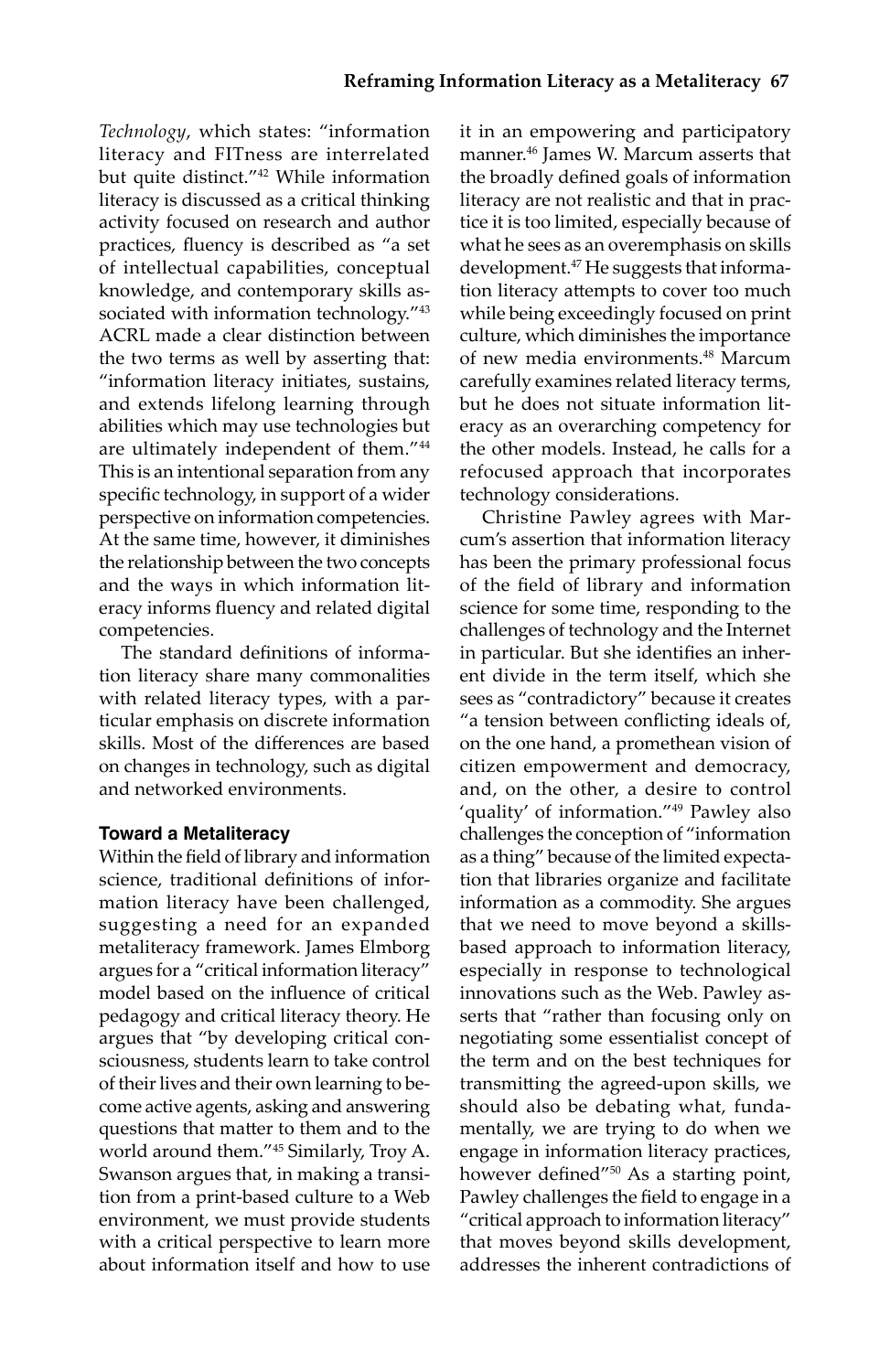the term itself, thinks beyond information as a commodity, and instead focuses on the production of knowledge in collaboration with others.

In his analysis of "new literacies," John Buschman argues that the literature focuses too much on trends in new technology, especially as an influence on literacy, and that we do not need to separate information literacy from its origins in bibliographic instruction.<sup>51</sup> Similar to Pawley, Buschman suggests that we need a more coherent and complex response to new media than simply focusing on skills development and the technologies themselves. Buschman, however, supports a broader historical view of literacy and states that "we have to question the inherent claim or assumption that IL must of necessity distinguish itself from its history of bibliographic instruction (and its variants) by invidious distinctions with 'old-fashioned' forms of literacy."52 This perspective challenges the ideas prevalent in new media studies that emerging technologies are in any way revolutionary and require a new form of literacy. He asserts that "while a certain amount of sobriety concerning the electronic and digital age seems to have finally taken hold, we are currently faced with high-flying claims about fundamental cognitive shifts being rapidly brought about by that age."53 For Buschman, the newness of an approach should not take precedence over well-established practices that have been developed within the field of information literacy and bibliographic instruction. He argues that our approaches to literacy "will be stronger acknowledging their cognitive and epistemological foundations" that support an intellectual core based on critical reading and thinking.<sup>54</sup> This is a useful perspective as we argue for information literacy as a metaliteracy, because this approach requires us to recognize the relationships between core information literacy competencies and emergent literacy frameworks. At the same time, however, metaliteracy is a concept that promotes active engagement

with emerging technologies and learnercentered production of information. Rather than separate information literacy from other forms of literacy, we argue that a comprehensive understanding of information and related competencies are central to these literacy concepts. This approach is grounded in the idea that emerging technologies are inherently different from print and require active engagement with multiple information formats through different media modalities.

While ongoing changes in technology have created a range of responses in the field, calling for a fundamental shift in how we understand information literacy itself, other perspectives support the active use of emerging technologies in information literacy contexts. For instance, Kara Jones explores the potential for using social technology to support information literacy and argues that "online social technologies such as Weblogs, wikis and social bookmarking can be used to build fluency in the skills required to be information literate."55 She matches several social technologies with information literacy competencies based on an "information cycle" model that "helps demonstrate to learners that social technologies can be used to identify and locate information at the stage when it's most difficult to find, as research in progress."56 Jones argues that these resources are useful as sources of information and as tools for exploration in support of "higher-order thinking skills," but she does not suggest revisions to the existing information literacy characteristics based on this approach.<sup>57</sup> Craig Gibson asserts that academic librarians are faced with many "nomenclature challenges" associated with the "sometimes overlapping and sometimes diverging cluster of terms centered on technology skills—information technology (IT) fluency, technology literacy, computer literacy, digital literacy, and others."58 He argues for an integrated and collaborative approach to information literacy instruction that infuses technology into the skill set.59 Gibson is interested in a blended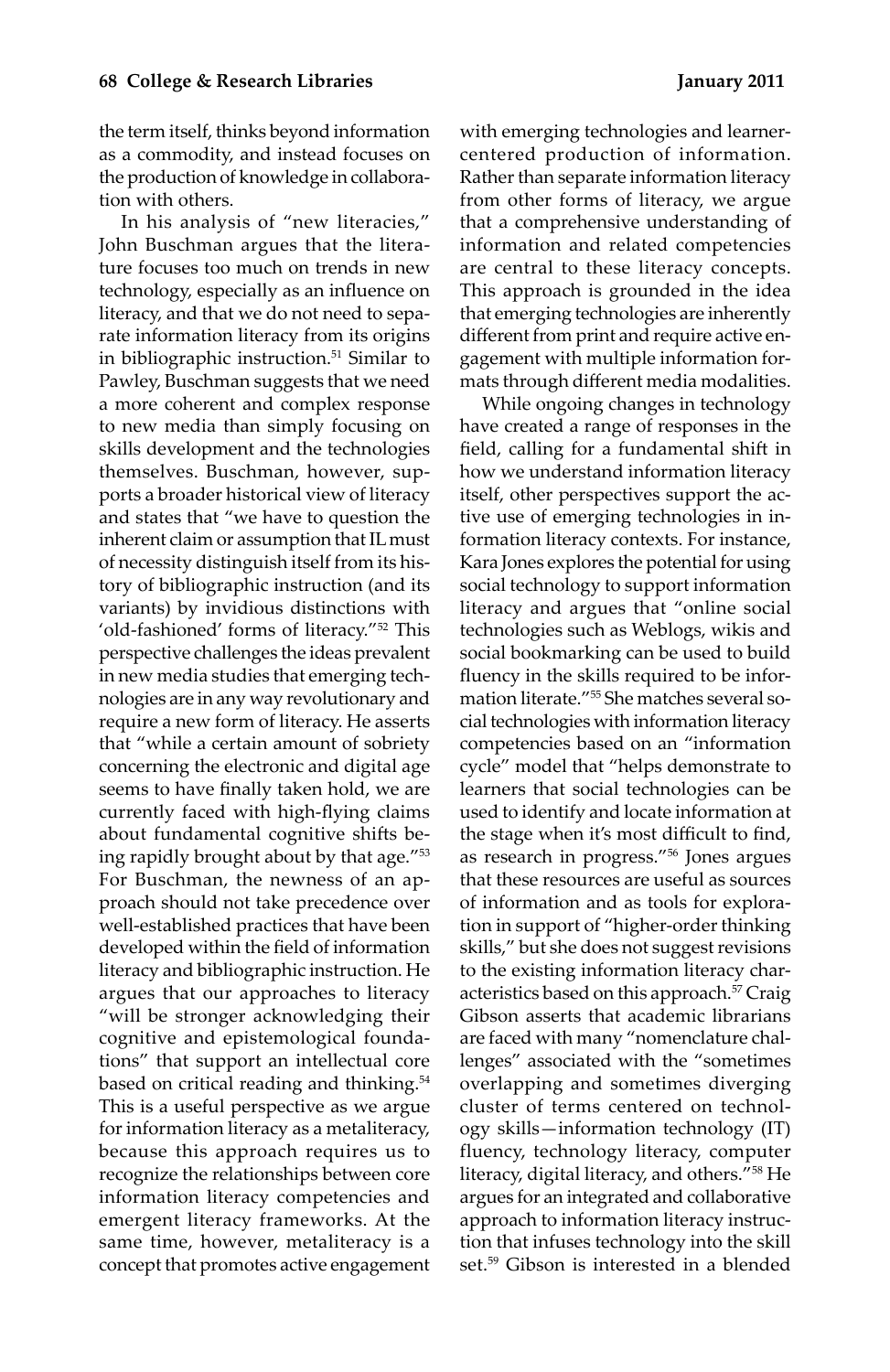learning model that incorporates both information fluency and information literacy into the curriculum and in support of lifelong learning goals, but he does not propose changes to information literacy within this combined context.<sup>60</sup>

Kimmo Tuominen examines the impact of emerging technologies on information literacy and states that "new kinds of literacies are needed in dealing with the various born-digital document types and genres—like sms messages, emails, blogs, wikis, podcasts and RSS feeds—that are forming an increasingly larger part of our present day and future information environments."61 Tuominen suggests that Web 2.0 technologies have led to an "erosion of information contexts," based on anonymous, fluid, and virtual spaces.<sup>62</sup> The author calls for a redefinition of information literacy as a 2.0 framework that prioritizes "users' conceptual understandings of their information environment" over traditional skills, such as the ability to conduct Boolean searches.<sup>63</sup> Beyond the field of library and information science, the term "transliteracy" has emerged in response to developments in new media. According to Thomas et al., transliteracy is defined as "the ability to read, write and interact across a range of platforms, tools and media from signing and orality through handwriting, print, TV, radio and film, to digital social networks."64 As with metaliteracy, the term transliteracy is intended to unify competing approaches to literacy. According to the authors, "transliteracy is an inclusive concept which bridges and connects past, present and, hopefully, future modalities," which indicates a broader need to converge multiple methodologies, including analog and digital formats.

In her discussion of new media literacy, Renee Hobbs identifies the "key unifying principles" of media literacy, based on the idea that messages are socially constructed "representations of the world."65 Her definition recognizes the importance of the economic and political considerations of message construction, as well as awareness of audience and the ways that messages are interpreted in different ways. Hobbs supports an approach to media literacy that places the learner at the center of "mediamaking," but not simply to promote the experience of production.<sup>66</sup> Hobbs argues that "there is so much to learn about yourself and the media system that surrounds you—and some of this learning occurs best through practical experience, working in a team, creating a real media message for a real audience."67 Based on a research study on media literacy acquisition, Hobbs argues that "students who received medialiteracy instruction were more likely to recognize the complex blurring of information, entertainment, and economics that are present in contemporary nonfiction media."68 This finding reinforces the idea that media literacy instruction, with an emphasis on user-centered production of information, advances student learning beyond discrete skills in support of higher order critical thinking. The same study found that "students who received media-literacy instruction appeared to have a more nuanced understanding of interpreting textual evidence in different media formats to identify an author's multiple purposes and intended target audiences."69 Traditional definitions of information literacy do not consider collaborative media production and the impact on learning, which is why we need an expanded metaliteracy model with an emphasis on active production and sharing of new knowledge through technology.

As we have seen, there are many challenges to the standard information literacy definition based on the emergence of new social technologies. While new literacy movements have similar foundation elements to information literacy, specifically related to critical reading and critical thinking, as well as proficiencies in finding, synthesizing, and creating information, differences are often emphasized based on the specificity of technology or media formats. As each new form of literacy is in-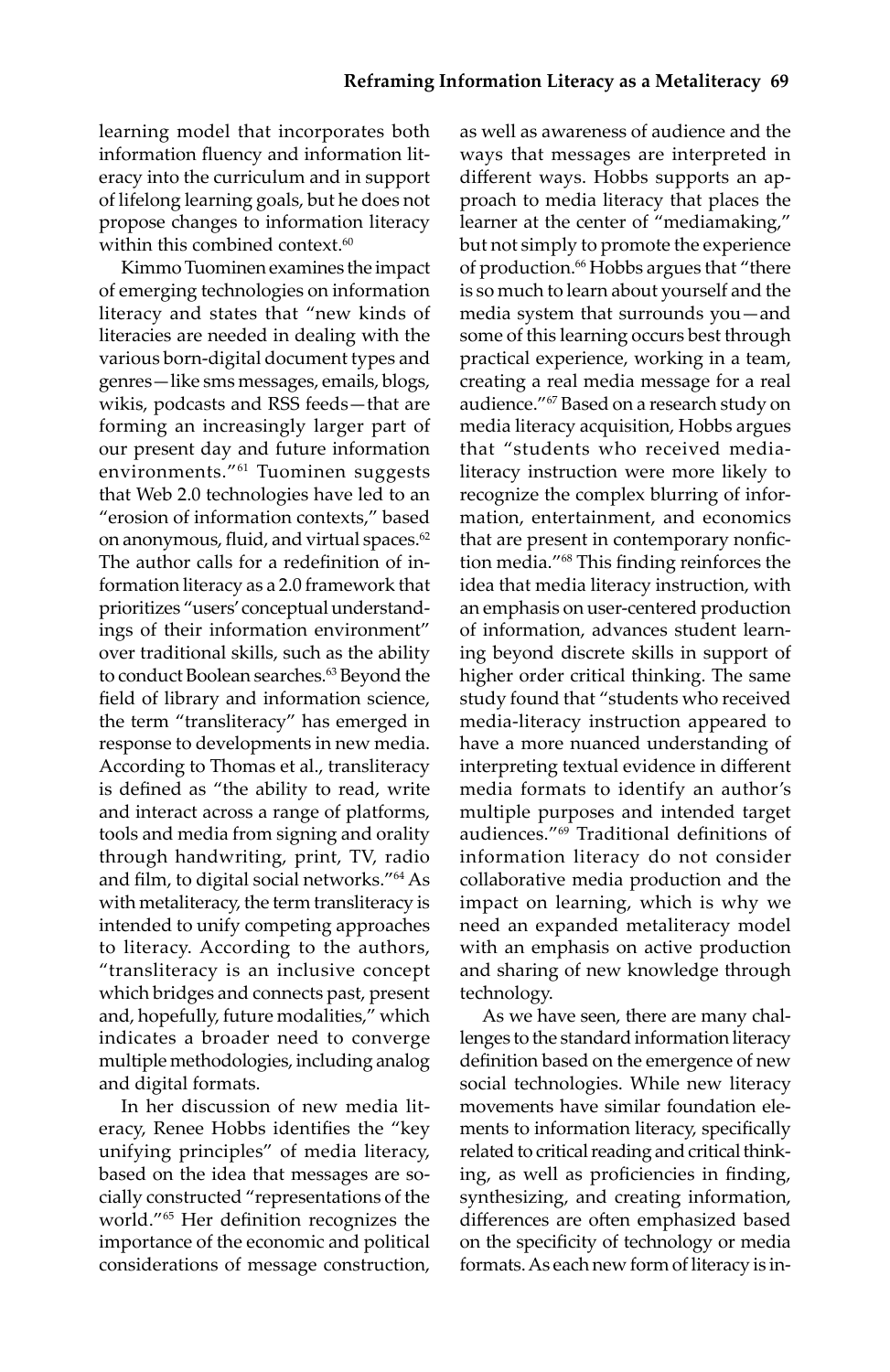troduced, the shared literacy goals related to critical thinking and information skills are often overlooked, creating an unnecessary divide between information literacy and other literacy types. The information literacy literature has also contributed to this separation in an effort to clarify important distinctions between information and computer skills, or between traditional bibliographic instruction and new media literacy. Metaliteracy reinforces stronger connections between information literacy and other literacy frameworks. This approach looks at the foundation principles that unite information and technology, rather than focusing on differences based on discrete skills, distinct technologies, or media formats.

#### **Metaliteracy**

Metaliteracy is an overarching, self-referential, and comprehensive framework that informs other literacy types. Information literacy is the metaliteracy for a digital age because it provides the higher order thinking required to engage with multiple document types through various media formats in collaborative environments. Many of the information literacy characteristics are central to multiple literacy perspectives, defining a literacy framework about literacy. Metaliteracy provides an integrated and all-inclusive core for engaging with individuals and ideas in digital information environments.

Based on the prevalent information literacy definitions, someone who is information literate knows how to determine when information is needed, access information using a range of tools, evaluate the information through critical thinking and analysis, and incorporate information into something new through a synthesis of materials. These competencies require individuals to understand and use information based on critical reading and writing. While media and technology formats continue to change, the comprehensive nature of information literacy prepares individuals to adapt to shifting information environments. In many ways,

this is a process of learning how to learn. Information-literate individuals acquire the ability to understand information using different forms of technology. They apply information knowledge gained from a wide range of verbal, print, media, and online sources and continuously refine skills over time. This constitutes a practice of critical engagement with one's world as active and participatory learners.

In proposing metaliteracy as overarching and related to many literacy frameworks, we suggest changes to the way information literacy is perceived as a primarily skills-based approach to learning. This is a shift in emphasis from discrete skills to collaborative production and sharing of information using participatory interactive technologies. Metaliteracy provides the integral foundation for additional literacy types, recognizing social media environments as active collaborative spaces for accessing and sharing one's findings. This requires us to move beyond skills development to an understanding of information as dynamically produced and shared online. As part of this process, we examine metaliteracy in practice, describing the challenges of emerging technologies and offering recommendations for actively engaging students with new media.

#### **Metaliteracy in Practice** *Understand Format Type and Delivery Mode*

In today's new media environment, information seekers must not only determine the extent of information needed, but also the format and delivery mode of the information itself. While this situation is not new, format choice applies to a far wider range of topics now than it did when ACRL originally defined the information literacy outcomes. In the past, those researching art, for example, would inherently understand the need to find visual images as well as written documents to support the historical context or external interpretations of the image itself. Due to the expanding range of audio, video,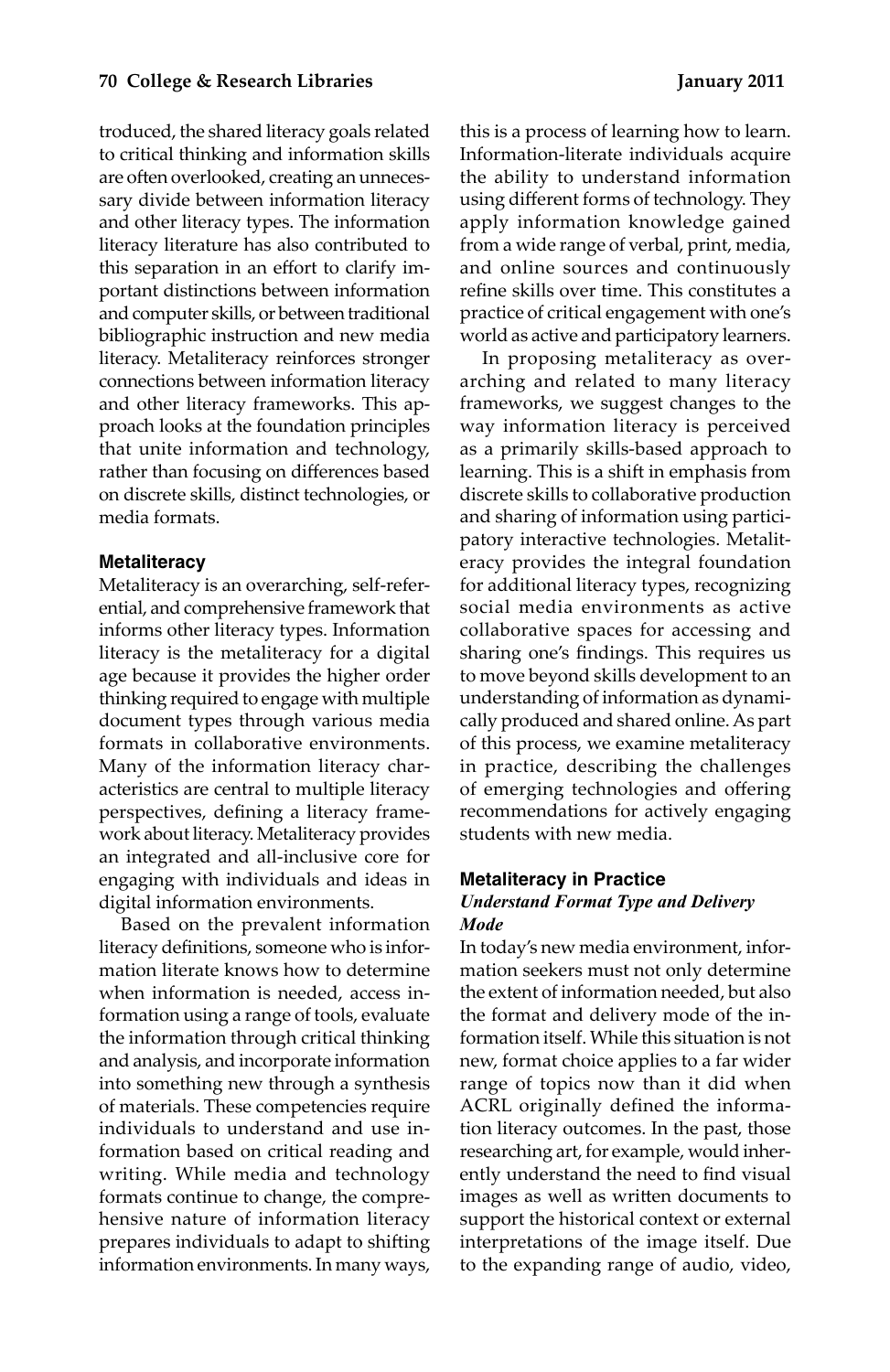and image types currently available, all researchers must decide if nonprint formats will enhance their search, and then be familiar with the tools needed to find them, such as Flickr, YouTube, or other Web-based tools for uploading, tagging, and sharing digital information. In these instances, the researcher must understand the format type and how it functions as an interactive social media tool to make informed determinations about the content. These resources also combine text, image, video, and meta-information through the medium itself, creating multipurpose information types that require a critical analysis of the integrated format.

As the number of information sources continues to increase, skills connected with determining the extent of information required for a particular search must be more finely honed. A sense of information overload or perhaps uncertainty about how to make choices among many options may cause researchers (especially novice searchers) to truncate or give up on the process of assessing how much information is needed, or to abrogate prior determination, basing decisions solely on results retrieved while searching. It is critical that decisions about how much and what type of information is needed should be revised throughout the search process, yet an initial goal should be set. Searchers may also access user feedback elements in information tools, such as Amazon's book or media reviews, to revise their search parameters. They must be careful about doing so, taking time to assess the applicability of such feedback to their actual needs. In addition, the passive recommendations from users at social bookmarking sites such as Delicious must be understood within the context of a user-centered information environment. This type of unfiltered and unedited feedback transforms the determination of the amount of information needed into a far more social activity than it has been in the past. The social media environment has the effect of collapsing categories within the existing information literacy

model: deciding on what information is needed may occur at the same time as information is accessed, so the evaluation of information needs to take place earlier in the process.

# *Evaluate User Feedback as Active Researcher*

Web-based applications have completely changed our expectations of where and how to find information. Long before the emergence of Web 2.0 and mobile technologies, the omnipresence of the Web, and the ease and convenience of using it, made it the central and perhaps exclusive location for those seeking information. As Web resources develop and expand, it is the increasingly rare researcher who starts a quest for information using books or other long-established formats such as paperbound scholarly journals. They may use books or journals eventually, but will have done so through the prism of Google Books, Google Scholar, Amazon, or perhaps through an e-book reader such as Kindle. This situation points to a critical issue related to finding information effectively and efficiently: are the most effective tools for the type of information needed being used and how do we efficiently incorporate the new social resources into our search process? Is Google or another basic search engine being applied to find information that might better be sought through more sophisticated and targeted resources such as specialized search engines or databases that index the literature of a field? Google Scholar and Google Books continue to expand and improve and the user-friendly search box design has been incorporated into Web-based library interfaces as well. The ease of use and ubiquity of resources such as the generic Google search feature, along with the certainty of results, however, lulls information seekers into a false sense of security that they have found what there is to be found.

Web 2.0 both exacerbates and mitigates this widespread searching behavior tendency. The ability to find others' opinions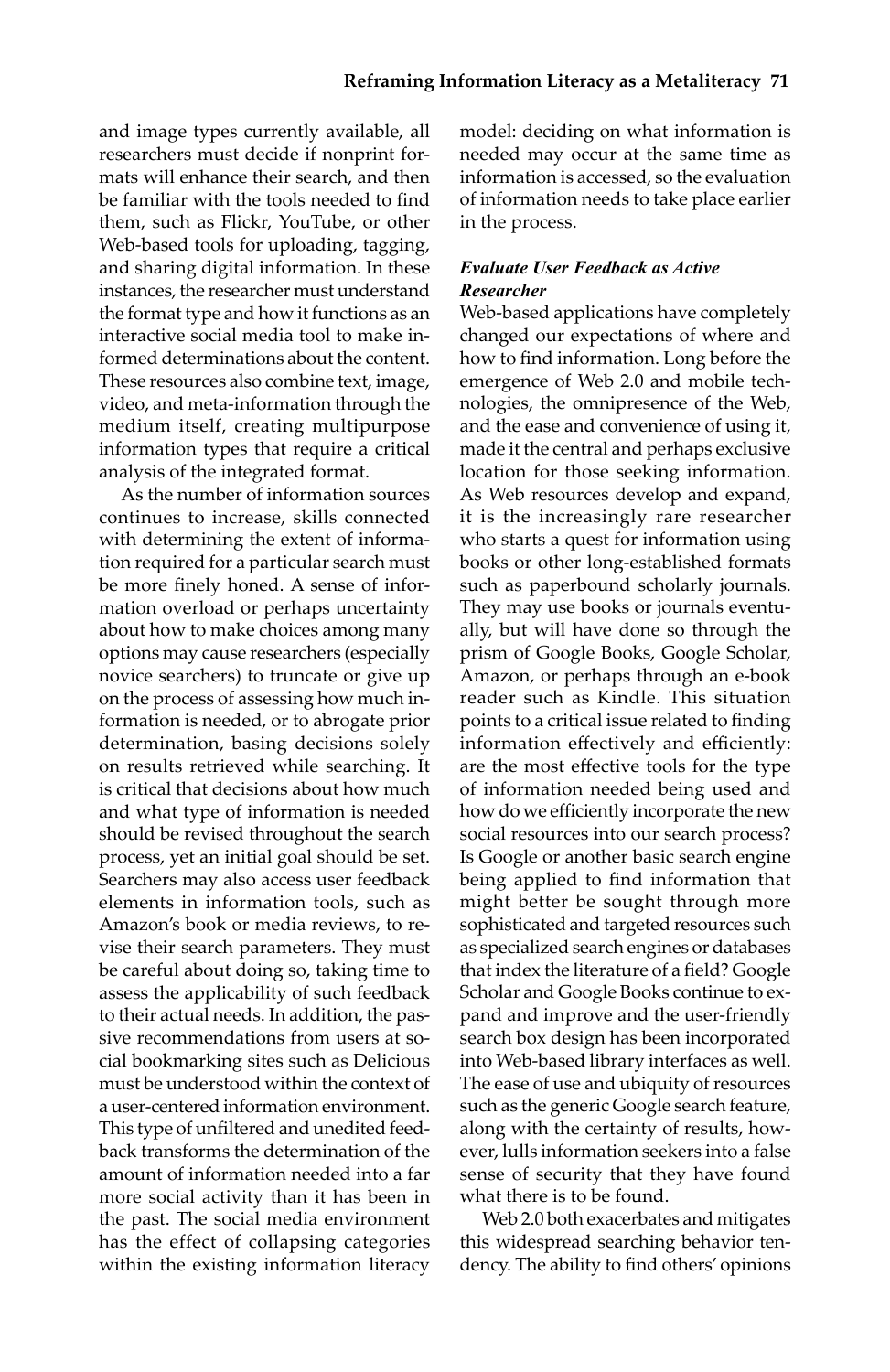about information sources, such as the book ratings and comments on bookseller and social networking sites, might deter searchers from finding more authoritative sources of information, as it also expands the possibilities for locating resources. User comments and star ratings are helpful markers leading the way to different sources of information previously unavailable in a scholarly search, but this information must be contextualized within a larger process that critically evaluates the validity and reliability of all source types, including those that are user-generated. Similarly, tweets and Facebook comments are convenient sources of information for sharing links to Web sites, citations, and freely available scholarly resources, but this information requires the researcher to filter through vast amounts of usergenerated content that is not always reliable or relevant to a particular search. The push technology available with many online resources adds to the convenience: information will come to the searcher, but the searcher must develop a critical thinking filter to continuously differentiate the usable from the unusable. If the filter is not already present in the medium itself, the information user must develop one as part of the search process.

Social media provides multiple pointers to excellent sources of information, even though some of the information may not be exactly what is needed. Blogs and wikis hosted by experts in a field provide resources to learn about reliable sources of information through the Web. For example, librarians with subject expertise have created LibGuides and other resources on a range of topics that constitute the ideal places to start. In addition, Web sites that provide scholarly preprints and the comments of other scholars in the field provide useful sources of information as well. The key to this activity in a new media environment is for the information-literate individual to be able to find information using a range of media formats. This may be especially challenging when the types of tools and means of access to information are nonhierarchical and always changing. For example, waiting for tweets to arrive, scanning blogs, or reviewing Facebook postings may be more passive than active if the researcher does not take a criticalthinking approach to accessing information. This requires an understanding of the information type as well as the interactive formats for acquiring information. Research in these environments must be focused and assertive, allowing the user to actively participate in a dialogue with experts and nonexperts, and differentiating between wide-ranging tools as well as formal and informal sources. Social media researchers must be aware of the types of tools available and how each functions as an interactive and participatory resource.

# *Create a Context for User-generated Information*

It has become dramatically more difficult for information seekers to determine who is producing the information they are considering and to establish the author's expertise than it was prior to the emergence of social technologies. This requires an increased emphasis on the evaluation of information sources and a reframing of how to do so in these new contexts. Wikipedia, for example, challenges our understanding of who produced the information while reinforcing the importance of peer review (the community of writers and editors provide this function in a decentered manner). The markers that provided clues for researchers in the past—such as reputation of a journal or of a book publisher—do not exist for many information sources currently available. The process of reviewing materials in Wikipedia, for example, requires the reader to look for other clues, such as the history of postings, dates, references, and cross-checking of resources. If traditional meta-information about a document does exist, it may be disassociated with the content of the material. For instance, information seekers frequently do not see a complete entity (that is, a book or a journal) in a new media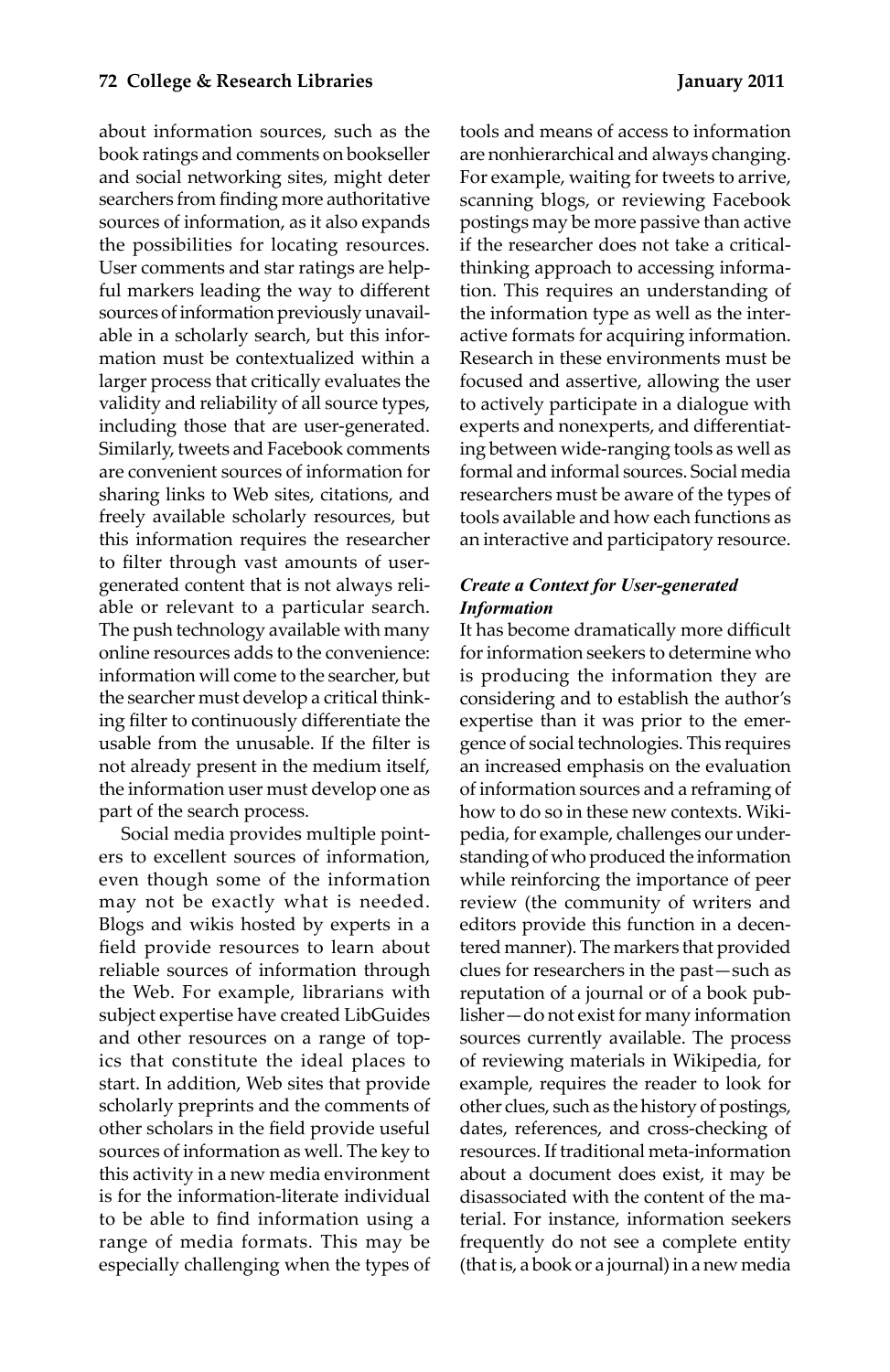environment, but only discover physically discrete elements through their searches, such as snippets of texts in Google Books (depending on the level of copyright protection), tags created by users, links to Web resources, wiki author history and dates, bookmarks to resources, and individual articles pulled up from a database or Google Scholar search. In addition, a lack of context occurs through RSS feeds on Web sites or results returned through a federated search engine. Because of the nature of disconnected pieces of information and shifting contexts, researchers may not even recognize the importance of looking for those identifying features that more experienced searchers rely upon. Information seekers may use factors such as ease of obtaining the full text of an item or the actual image, succinctness of the material, visual presentation and usability, and other elements that we now consider to locate information. This requires an understanding of the materials presented, as well as the associated meta-information and source type.

As researchers encounter the recommendations of others, such as comments or ratings on bookseller Web sites, tweets, blog replies, tags, bookmarks, or Facebook postings, they must contextualize this information within a decentered environment that connects the professional and novice and makes accessible both formal and informal sources of information. In this setting, the evaluation of information is ongoing and must consider the difference between referrals to a wide range of sources and the information itself. In addition, the popular opinion about a source does not necessarily equal quality, and the expertise of those commenting must be considered. At the same time, a large concentration of positive recommendations to information sources (such as user-generated book or media reviews or tweets from theorists or professionals in a particular field) are useful indicators to move in a certain direction in pursuit of reliable information sources. Although the information seeker may find it difficult

to determine if there is expertise involved in many social media environments, especially if there is anonymity, this reinforces the need to continuously evaluate and ask questions as part of the research process.

# *Evaluate Dynamic Content Critically*

Information seekers in the Web 2.0 environment have easy access to a far broader range of materials than researchers in the past did. They must have the ability to synthesize these disparate information formats, which is more challenging than when most academic sources were written as texts only, clearly defined as scholarly, and focused on the same topic. This requires that researchers understand the visual cues for scholarly materials within a digital context (author names or online pseudonyms, date of posting, association logos, organizational strategy, links to resources, and so on), or their ability to amalgamate what they have learned will be diminished. For example, in the social networking environment of Twitter, information seekers must actively pursue experts, professionals, and organizations or associations that continuously tweet about scholarly issues and report on the changing dynamics of a conference, field of study, or the medium itself. While this kind of fluid and concise information may not necessarily be scholarly, it may lead in the direction of relevant materials that an individual could incorporate into his or her search process or frame of reference. As an active participant in this process, today's information seekers are also able to use Twitter to post questions about information searches, share their own findings, and follow others interested in the same topics.

Because an individual or group is able to create an online forum for expressing opinions that in most cases would have been local in the past, today's information-literate individual must be able to recognize and appropriately synthesize conflicting views. Information sources based on opinion are more prevalent in participatory online communities, such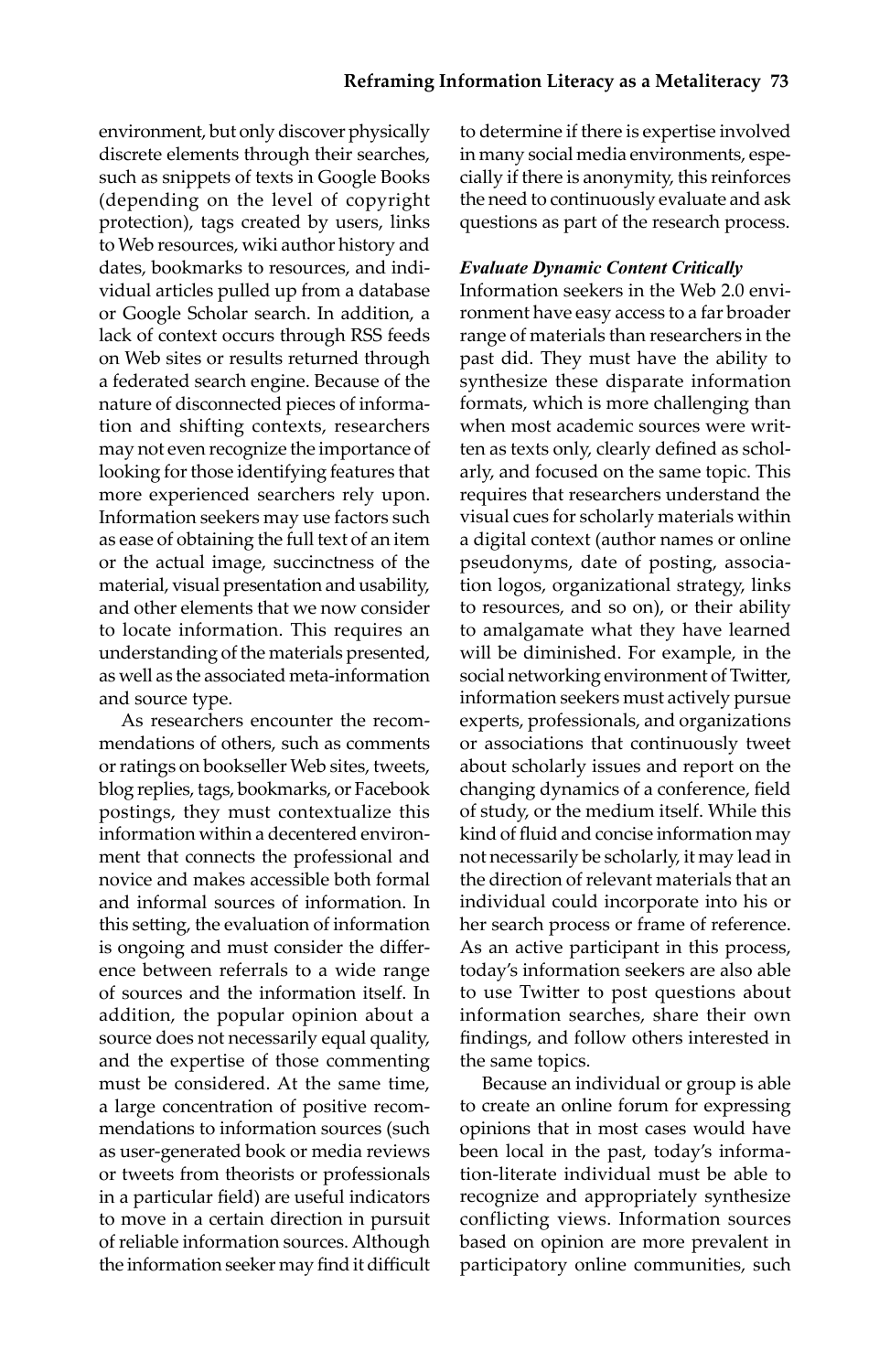as blogs, Second Life, Twitter, and other Web 2.0 sites. For instance, Facebook and LinkedIn provide resources for creating online bulletin boards, as well as fan and group pages for professional organizations and associations to interact with members and interested participants. This requires an understanding of how these sites work and how to effectively connect with others using these tools. It also leads to questions about the weight that should be assigned to each piece of information presented or discussed in these digital spaces. This is not a new approach to information literacy and remains closely tied to the evaluation of information, but it does assume increased significance today.

With the prevalence of online forums designed for expressing one's viewpoints in dialogue with others, the information seeker must locate the dividing line between facts and opinions before incorporating these ideas into his or her own knowledge. It may not always be easy to identify the difference online, but an information-literate researcher must review this dynamic content critically as part of the evaluation process. It is also important to evaluate the forum itself as either a formal or informal group and to identify whether or not an online discussion is part of a professional association or less clearly defined group of participants interested in a topic. Other formats now commonly found online, such as audio and video clips, or materials accessed through the virtual world of Second Life, also need to be appraised, but the tool kit is not entirely the same as for reviewing print sources. As such, the assessment of these materials must consider the reliability of the media site, the authenticity of the materials posted, and the relevance of the user-centered tags and comments. Currently, there are few if any scholarly review outlets for these kinds of emerging media resources. This places further emphasis on the information seeker to be a critical agent in this process, actively engaging in these social environments, asking vital questions of other participants, critically evaluating the materials presented, and carefully incorporating the information into their own learning.

### *Produce Original Content in Multiple Media Formats*

The ACRL *Information Literacy Competency Standards* identified the importance of using information for specific purposes and recognized diverse media beyond print including digital texts. $70$  But this competency does not fully address the broader knowledge required for producing dynamic online content as an individual and in collaboration with others. Producing original content is especially relevant today with social media formats that allow for multiple uses of information that are as diverse as the means for accessing and evaluating it. As producers of digital documents, information-literate individuals must make critical choices about the precise media format to articulate ideas and the online site or tool for doing so. This may include social networking sites such as Facebook, community-based wikis, blogs such as Blogger or WordPress, microblogs such as Twitter, the virtual world of Second Life, or communications through mobile applications. The definition of what constitutes a document in these contexts varies considerably, from collaborative writing in a wiki, to a textbased posting on a blog (with potential for participant comments), to a brief 140-character tweet on Twitter. It may also include the development of an island on Second Life (or an uploaded document in any form to this virtual space), or a digital text or image transferred through a mobile device. These examples demonstrate a significant expansion of the uses of information that extend beyond print and digital texts that replicate print in some way through similar organization and formatting. Emergent technologies present information in new ways through the fragmentation of ideas, links to resources, a shifting or transient sense of time and place, and the blurring of lines between actual and virtual space, as well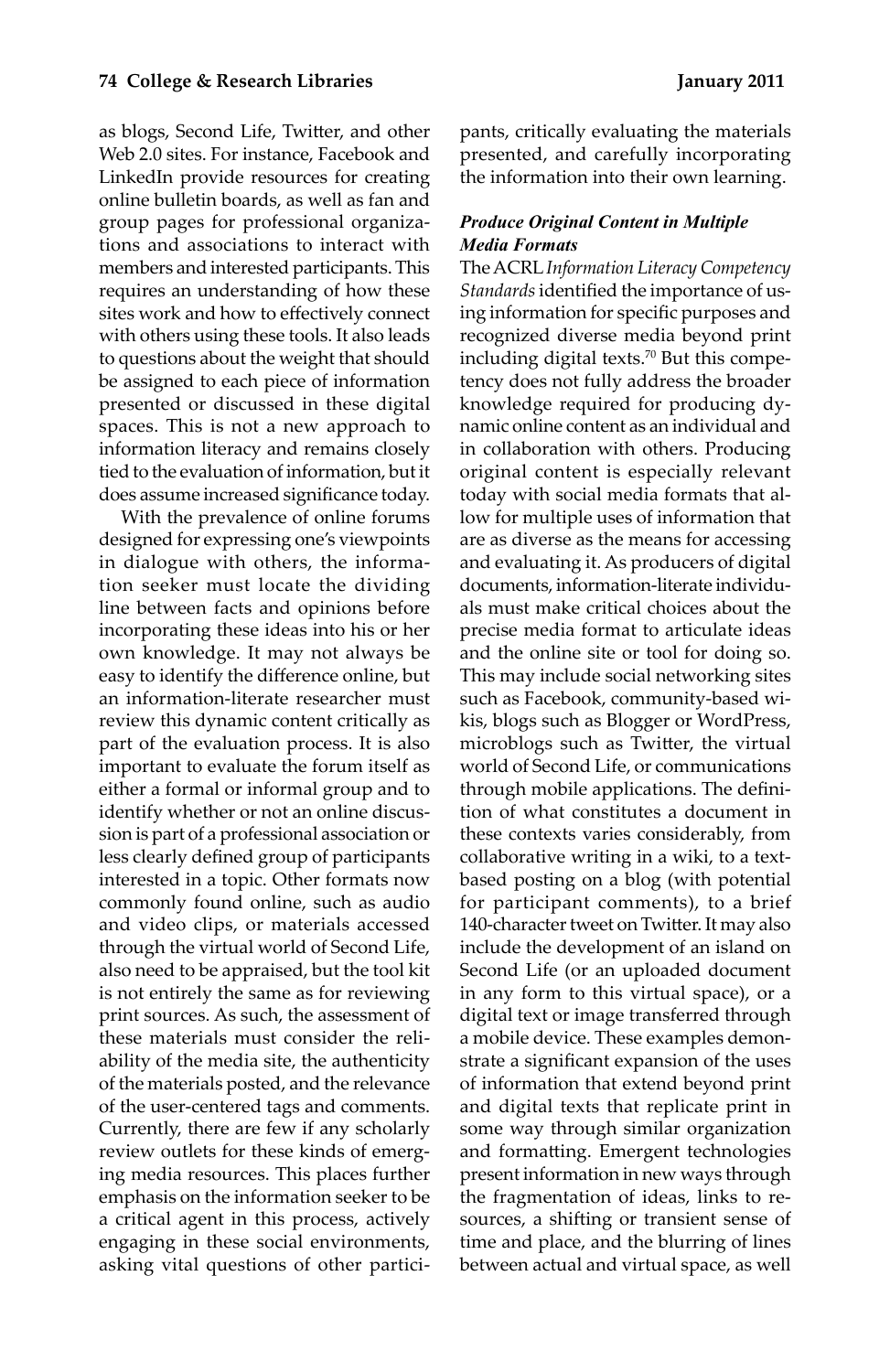as between text and image. Informationliterate individuals must be aware of these fundamental changes in various document types and media for the development of their own ideas in these settings.

# *Understand Personal Privacy, Information Ethics and Intellectual Property Issues*

Information literacy was initially conceived as a lifelong learning process that prepared individuals to be active and engaged citizens. This is especially relevant in social media environments that embody a democratic process for making contributions in collaboration with others. As individuals express their views publicly via social networking and online communities, we must reflect on issues of personal privacy, information ethics, and intellectual property. In addition, information access issues continue to play an increasingly prominent role in today's digital society and how or even if we communicate online. Information access is often mediated by social and economic considerations that determine the extent to which individuals participate. For instance, published articles in traditional journals and scholarly books are primarily accessible via academic libraries that purchase these materials. Initiatives in open learning continue to rapidly expand the scope of freely available resources, but this work may not be readily available to the information seeker in an initial search and may require a more complex process with revised search terms. The proper attribution of sources is also a relevant concern in these environments but is especially challenging when authorship is unknown or difficult to determine in open, collaborative environments. An information-literate individual must be aware of these information surroundings and understand the ever-increasing impact that information and emerging technologies have on our lives. This requires an ongoing exploration of the legal, economic, political, and social issues that mediate our access to technology and often define the types of documents we evaluate and use.

# *Share Information in Participatory Environments*

The ways in which information might be accessed and shared has increased exponentially with emerging social technology. In the past, written documents were perhaps the most frequent tangible forms for sharing information and were mostly found in the world of academe and in work settings. In many cases, these written items only reached a very select group of readers. The early Web featured static pages and sites that reflected similar formatting of standard text pages and provided hypertext links to other resources. This did not allow for the kind of dynamic interaction available in today's networked Web environment, where people create documents in multiple forms and reach a wide audience instantly. Web 2.0 has made it easy to communicate information and ideas with people worldwide in many forms, including video, blogs, tweets, wiki contributions, social networking posts or comments, and interactions in the virtual world of Second Life. While some formats may rely solely upon the creator's research about and knowledge of a topic, and the articulation of ideas through text, others may require the ability to create graphics, video, audio, or (in the case of Second Life) avatars that represent an individual's virtual identity. Professional expertise in graphic design, high-quality video or audio, computer programming, or even HyperText Markup Language (HTML) are not as relevant in today's Web 2.0 environment as they were in previous iterations of the Web. Many social media applications are user-friendly, which has contributed to the rapid expanse of these tools. At the same time, however, auxiliary skills that contribute to the successful information in these environments are still essential, such as the ability to organize, format, and revise the information to be conveyed.

This reframing of information literacy as a metaliteracy challenges the traditional definitions of the term in response to the innovations of social media and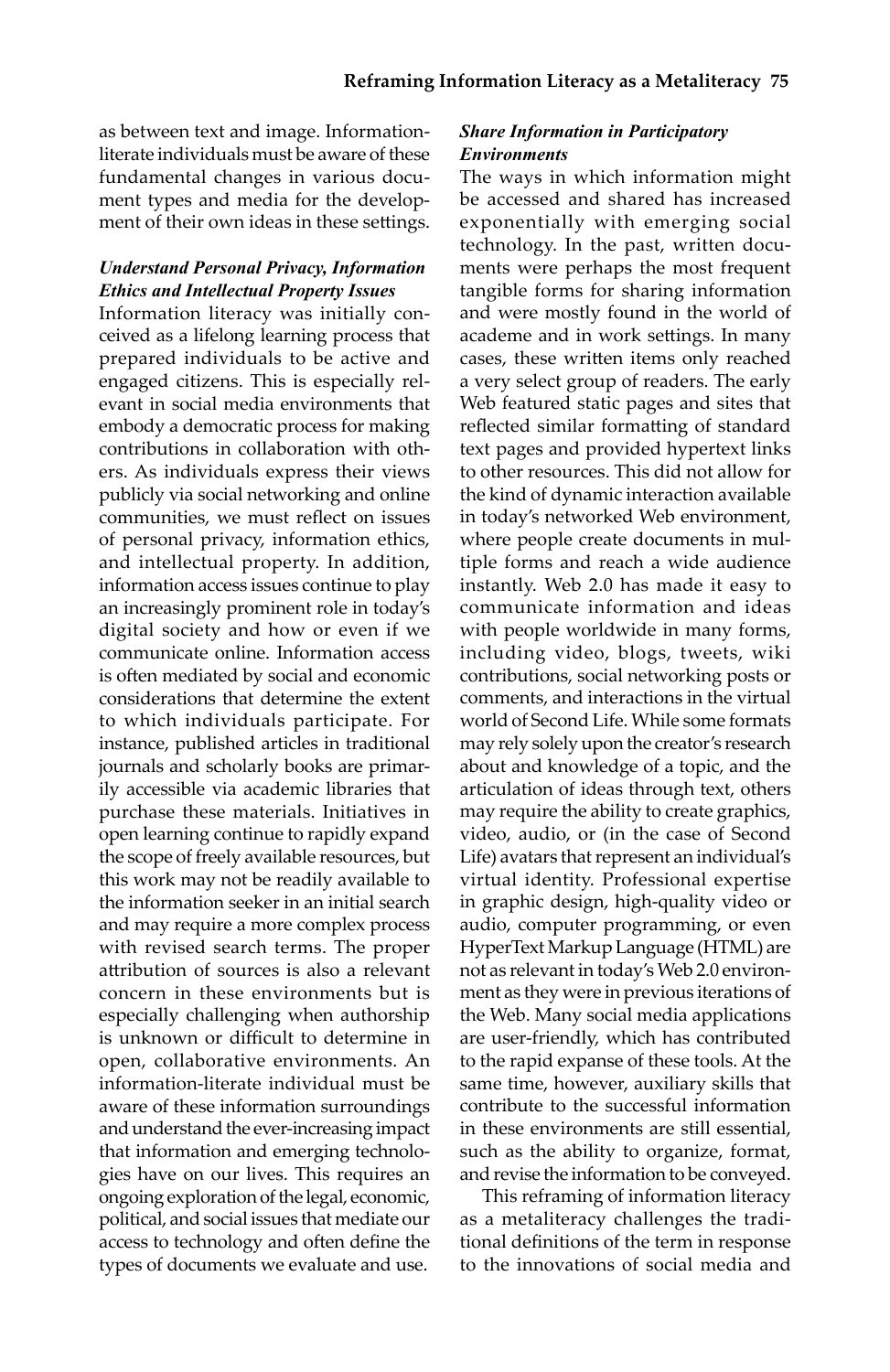online communities. The purpose of this approach is to understand information production and sharing as central to participating in these collaborative environments. Metaliteracy moves beyond an exclusively skills-based approach to information and emphasizes collaboration in the development and distribution of original content in synchronous and asynchronous online environments.

### **Conclusion**

Metaliteracy provides the foundation for media literacy, digital literacy, ICT literacy, and visual literacy. While information literacy prepares individuals to access, evaluate, and analyze information, metaliteracy prepares individuals to actively produce and share content through social media and online communities. This requires an understanding of new media tools and original digital information, which is necessary for media literacy, digital literacy, and ICT literacy. The ability to evaluate and use visual information is also supported by this approach, not only for the appreciation of visual images, but for the development of new visuals as well. Information literacy supports many of the goals of cyberliteracy and information fluency. For example, the ability to critically evaluate and synthesize Internet content prepares individuals to be active participants online, which is central to cyberliteracy. In addition, the overall critical-thinking abilities of information literacy create a necessary foundation for information fluency, which allows individuals to continuously adapt to new technologies. These are just a few examples of the most clearly defined connections between information literacy and several current literacy approaches. As a metaliteracy, information literacy provides many foundation elements for literacy categories beyond those identified here.

In summary, metaliteracy provides a conceptual framework for information literacy that diminishes theoretical differences, builds practical connections, and reinforces central lifelong learning goals among different literacy types. Rather than envision these methods as unrelated or disconnected, we see information literacy as the essential framework that informs and unifies additional literacy types. Through this approach, we recognize the standard information literacy characteristics (determine, access, evaluate, incorporate, use, understand) as integral to related literacy formats. We also argue that producing and sharing information are significant activities for lifelong learning in social media environments and online communities. While the type of information may change from one format to another (from print, to Web page, to multimedia file, to learning object, to collaborative document), the abilities to determine, access, evaluate, incorporate, use, understand, produce, collaborate, and share information are common considerations. Information itself is constantly variable, and to fully gain knowledge about interacting with it as something dynamic and collaboratively produced requires the ability to adapt to shifting formats.

#### **Notes**

4. Ibid., 6.

5. Ibid., 6.

 <sup>1.</sup> Craig Gibson, "Information Literacy and IT Fluency: Convergences and Divergences," *Reference & User Services Quarterly* 46, no. 3 (2007): 24.

 <sup>2.</sup> American Library Association, *Presidential Committee on Information Literacy: Final Report*, ¶28 (1989). Available online at www.ala.org/ala/mgrps/divs/acrl/publications/whitepapers/ presidential.cfm. [Accessed 6 July 2009].

 <sup>3.</sup> Society of College, National and University Libraries, *Briefing Paper: Information Skills in Higher Education* (1999). Available online at www.sconul.ac.uk/groups/information\_literacy/ papers/Seven\_pillars2.pdf. [Accessed 6 July 2009].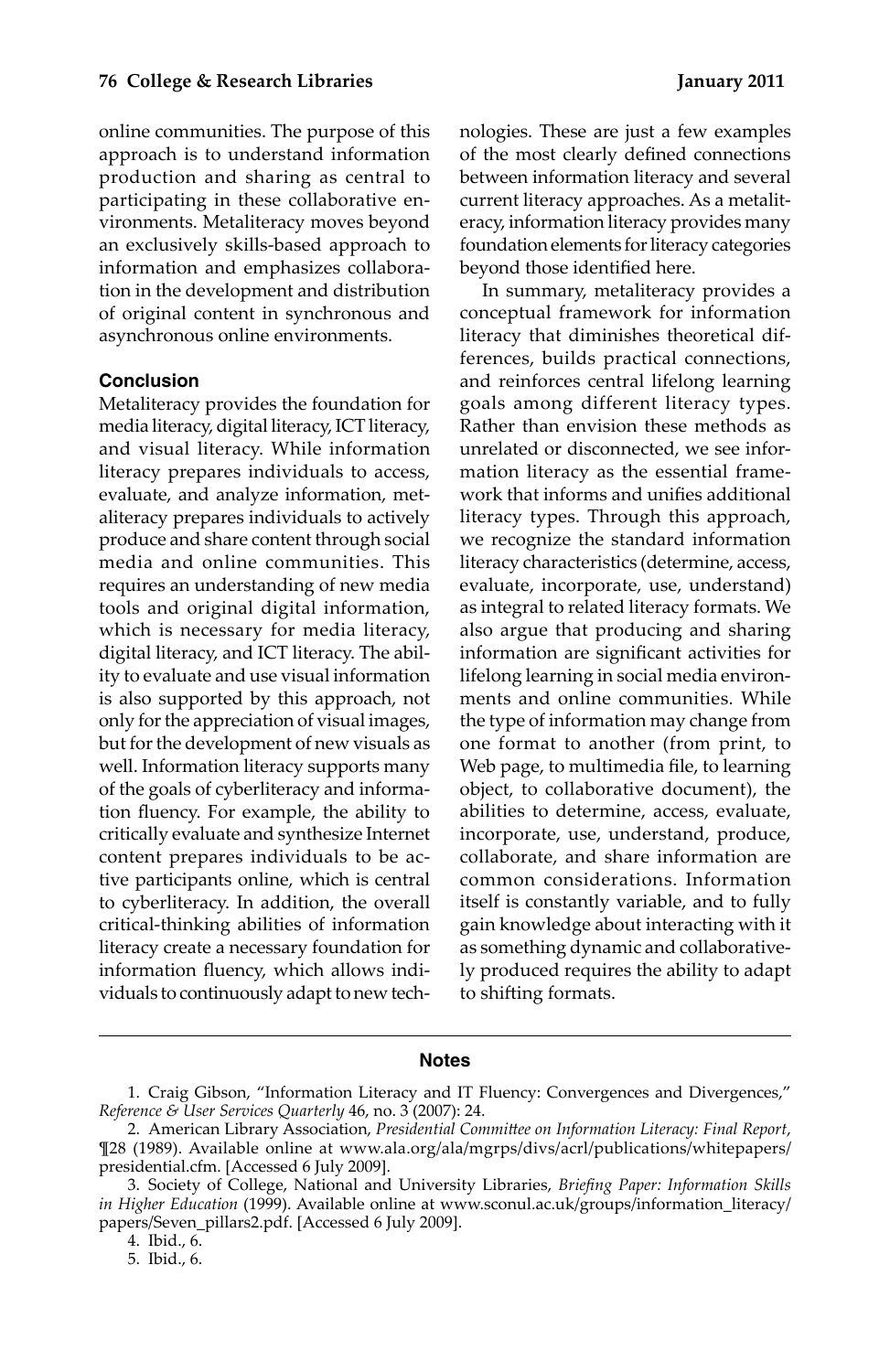#### **Reframing Information Literacy as a Metaliteracy  77**

 6. Information literacy competency standards for higher education. 2000 Chicago: Association of College & Research Libraries.

7. Society of College, National and University Libraries, *Briefing Paper,* 8.

 8. Middle States Commission on Higher Education, *Developing Research and Communication Skills: Guidelines for Information Literacy in the Curriculum* (Philadelphia: MSCHE, 2003), 11–12.

9. Society of College, National and University Libraries, *Briefing Paper*, 6.

10. Ibid., 5.

11. Sheila Webber, Society of College, National and University Libraries, *The Seven Headline Skills Expanded* (2008). Available online at www.sconul.ac.uk/groups/information\_literacy/headline\_skills.html. [Accessed 6 July 2009].

12. Ibid.

13. Information literacy competency standards for higher education. 2000 Chicago: Association of College & Research Libraries.

14. Aspen Institute, *Aspen Institute Report of the National Leadership Conference on Media Literacy* (1992). Available online at www.medialit.org/reading\_room/article582.html. [Accessed 5 August 2009].

15. Center for Media Literacy, *Literacy for the 21st Century: An Overview and Orientation Guide to Media Literacy Education* (2008). Available online at http://www.medialit.org/reading-room/literacy-21st-century-overview-orientation-guide-media-literacy-education. [Accessed 22 November 2010].

16. Ibid., 22.

17. Ibid., 22.

18. Ibid., 22.

19. American Library Association, *Presidential Committee on Information Literacy: Final Report* (1989).

20. Paul Gilster, *Digital Literacy* (New York: John Wiley & Sons, 1997): 1.

21. Ibid., 2.

22. Barbara R. Jones-Kavalier and Suzanne L. Flannigan, "Connecting the Digital Dots: Literacy of the 21st Century," *Educause Quarterly* 29 (Nov. 2006): 9. Available online at http://net.educause. edu/ir/library/pdf/eqm0621.pdf. [Accessed 6 August 2009].

23. Ibid., 9.

24. International ICT Literacy Panel, *Digital Transformation: A Framework for ICT Literacy* (2007). Available online at http://www.ets.org/Media/Tests/Information\_and\_Communication\_Technology\_Literacy/ictreport.pdf. [Accessed 22 November 2010].

25. Ibid., 18.

26. Ibid., 20.

27. Original definition of visual literacy is available online at the International Visual Literacy Association: www.ivla.org/org\_what\_vis\_lit.htm. [Accessed 6 August 2009].

28. Jones-Kavalier and Flannigan, "Connecting the Digital Dots," 9.

29. Ibid., 9.

30. Ibid., 9.

31. Peter Felton, "Visual Literacy," *Change* (Nov./Dec. 2008): 60.

32. Ibid., 61.

33. Laura J. Gurak, *Cyberliteracy: Navigating the Internet with Awareness* (New Haven: Yale University Press, 2001).

34. Ibid., 27.

35. Ibid., 28.

36. Evelyn Stiller and Cathie LeBlanc, "From Computer Literacy to Cyber-Literacy," *Journal of Computing Sciences in Colleges* 21, no. 6 (June 2006): 4–13.

37. Ibid., 6.

38. Ibid., 6.

39. Ibid., 6.

40. Committee on Information Technology Literacy, *Being Fluent with Information Technology* (1999). Available online at www.nap.edu/openbook.php?record\_id=6482. [Accessed 7 August 2009].

41. Ibid., 49.

42. Ibid.

43. Ibid.

44. Information literacy competency standards for higher education. 2000 Chicago: Association of College & Research Libraries.

45. James Elmborg, "Critical Information Literacy: Implications for Instructional Practice," *Journal of Academic Librarianship* 32 (Feb. 2006): 192–99.

46. Troy A. Swanson, "A Radical Step: Implementing a Critical Information Literacy Model," *portal: Libraries and the Academy* 4, no. 2 (Apr. 2004): 259–73.

47. James W. Marcum, "Rethinking Information Literacy," *Library Quarterly* 72 (Jan. 2002): 1–26. 48. Ibid., 20.

49. Christine Pawley, "Information Literacy: A Contradictory Coupling," *Library Quarterly* 73